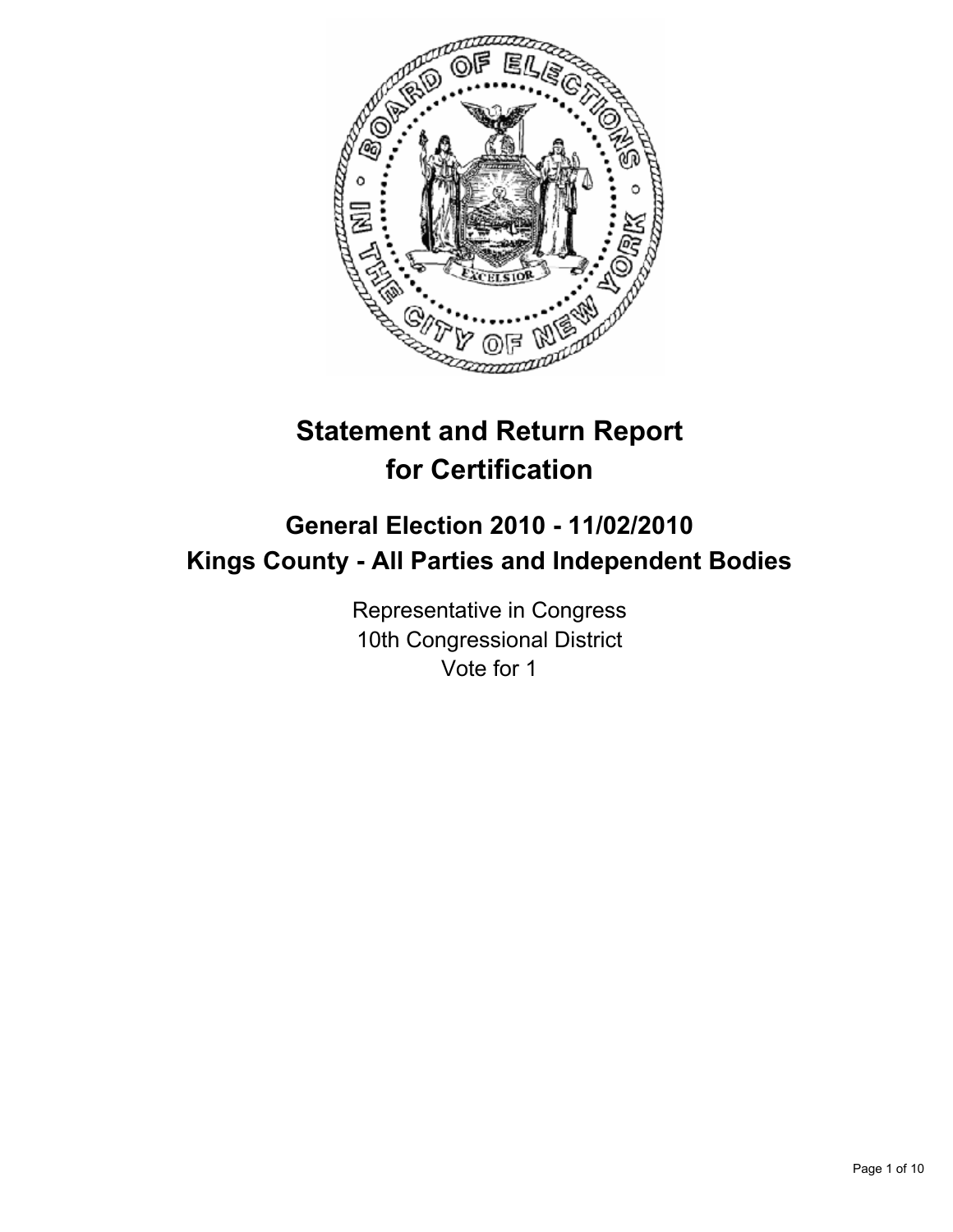

| <b>PUBLIC COUNTER</b>             | 18,769 |
|-----------------------------------|--------|
| <b>EMERGENCY</b>                  | 79     |
| ABSENTEE/MILITARY                 | 232    |
| <b>FEDERAL</b>                    | 28     |
| <b>AFFIDAVIT</b>                  | 494    |
| <b>Total Ballots</b>              | 19,602 |
| EDOLPHUS TOWNS (DEMOCRATIC)       | 15,830 |
| DIANA MUNIZ (REPUBLICAN)          | 888    |
| ERNEST JOHNSON (CONSERVATIVE)     | 235    |
| ABDALLA HASSAN (WRITE-IN)         | 1      |
| CHARLES BARRON (WRITE-IN)         | 1      |
| KEVIN PARKER (WRITE-IN)           | 1      |
| <b>KEVIN POWELL (WRITE-IN)</b>    | 1      |
| RENEE HAYNES (WRITE-IN)           | 1      |
| WILLIAM LLYOD GARRISON (WRITE-IN) | 1      |
| <b>Total Votes</b>                | 16,959 |
| Unrecorded                        | 2,643  |

| <b>PUBLIC COUNTER</b>         | 11,232         |
|-------------------------------|----------------|
| <b>EMERGENCY</b>              | 0              |
| ABSENTEE/MILITARY             | 163            |
| <b>FEDERAL</b>                | 32             |
| AFFIDAVIT                     | 154            |
| <b>Total Ballots</b>          | 11,581         |
| EDOLPHUS TOWNS (DEMOCRATIC)   | 8,552          |
| DIANA MUNIZ (REPUBLICAN)      | 1,270          |
| ERNEST JOHNSON (CONSERVATIVE) | 256            |
| ALAN FINTZ (WRITE-IN)         | 1              |
| ANTHONY WEINER (WRITE-IN)     | $\overline{2}$ |
| KEVIN POWELL (WRITE-IN)       | 1              |
| NEIL DICARLO (WRITE-IN)       | 1              |
| <b>Total Votes</b>            | 10,083         |
| Unrecorded                    | 1,498          |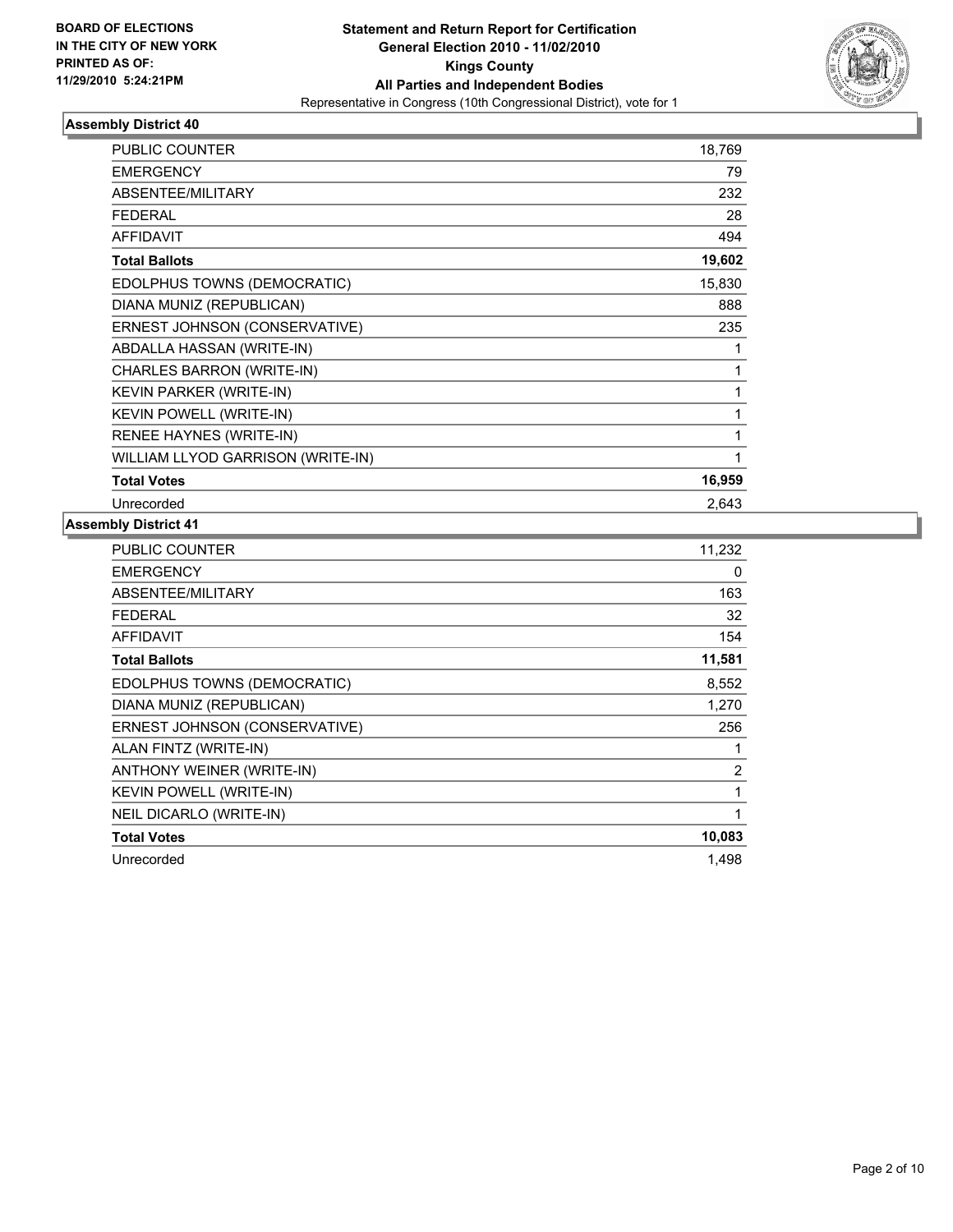

| <b>PUBLIC COUNTER</b>         | 2,399       |
|-------------------------------|-------------|
| <b>EMERGENCY</b>              | 0           |
| ABSENTEE/MILITARY             | 35          |
| <b>FEDERAL</b>                | 25          |
| AFFIDAVIT                     | 42          |
| <b>Total Ballots</b>          | 2,501       |
| EDOLPHUS TOWNS (DEMOCRATIC)   | 1,244       |
| DIANA MUNIZ (REPUBLICAN)      | 830         |
| ERNEST JOHNSON (CONSERVATIVE) | 106         |
| PAUL I COHEN (WRITE-IN)       | $\mathbf 1$ |
| SHIRA JACCESON (WRITE-IN)     | 1           |
| <b>Total Votes</b>            | 2,182       |
| Unrecorded                    | 319         |

#### **Assembly District 43**

| <b>PUBLIC COUNTER</b>         | 167 |
|-------------------------------|-----|
| <b>EMERGENCY</b>              | 0   |
| ABSENTEE/MILITARY             | 3   |
| <b>FEDERAL</b>                | 0   |
| AFFIDAVIT                     | 5   |
| <b>Total Ballots</b>          | 175 |
| EDOLPHUS TOWNS (DEMOCRATIC)   | 141 |
| DIANA MUNIZ (REPUBLICAN)      | 3   |
| ERNEST JOHNSON (CONSERVATIVE) | 0   |
| TERRI WILSON (WRITE-IN)       | 2   |
| <b>Total Votes</b>            | 146 |
| Unrecorded                    | 29  |

| <b>PUBLIC COUNTER</b>         | 201 |
|-------------------------------|-----|
| <b>EMERGENCY</b>              | 0   |
| ABSENTEE/MILITARY             | 4   |
| <b>FEDERAL</b>                |     |
| <b>AFFIDAVIT</b>              | 2   |
| <b>Total Ballots</b>          | 208 |
| EDOLPHUS TOWNS (DEMOCRATIC)   | 67  |
| DIANA MUNIZ (REPUBLICAN)      | 106 |
| ERNEST JOHNSON (CONSERVATIVE) | 10  |
| <b>Total Votes</b>            | 183 |
| Unrecorded                    | 25  |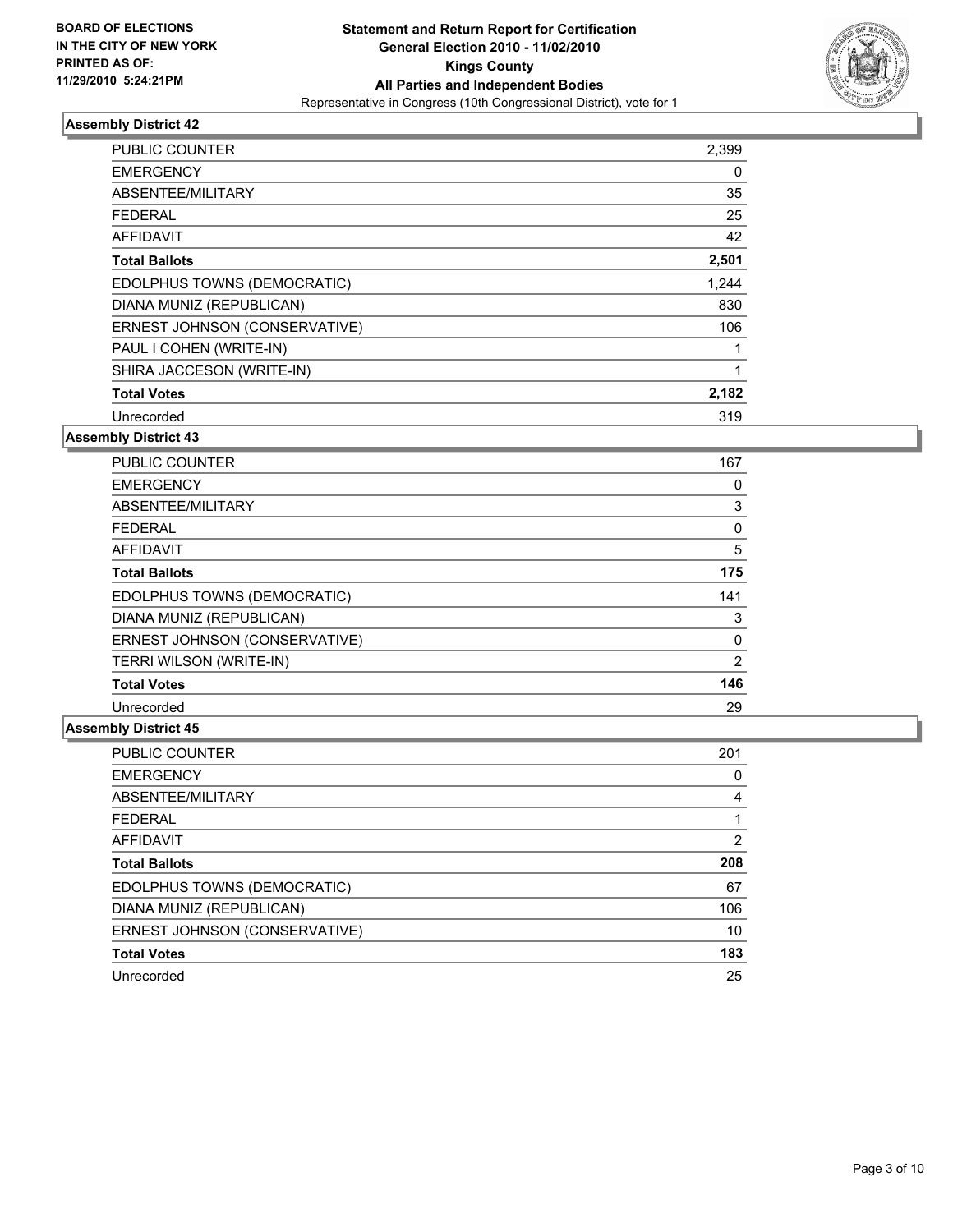

| PUBLIC COUNTER                | 10,065         |
|-------------------------------|----------------|
| <b>EMERGENCY</b>              | 1              |
| ABSENTEE/MILITARY             | 137            |
| <b>FEDERAL</b>                | 21             |
| <b>AFFIDAVIT</b>              | 202            |
| <b>Total Ballots</b>          | 10,426         |
| EDOLPHUS TOWNS (DEMOCRATIC)   | 7,955          |
| DIANA MUNIZ (REPUBLICAN)      | 1,015          |
| ERNEST JOHNSON (CONSERVATIVE) | 150            |
| DAVID YASSKY (WRITE-IN)       | 1              |
| HOMER SIMPSON (WRITE-IN)      | 1              |
| JOEL TEITELBAUM (WRITE-IN)    | $\overline{2}$ |
| KEVIN POWELL (WRITE-IN)       | 5              |
| LEMON JUICE (WRITE-IN)        | 1              |
| RABBI STERN (WRITE-IN)        | 1              |
| <b>Total Votes</b>            | 9,131          |
| Unrecorded                    | 1,295          |

| PUBLIC COUNTER                 | 4,275 |
|--------------------------------|-------|
| <b>EMERGENCY</b>               | 0     |
| ABSENTEE/MILITARY              | 127   |
| <b>FEDERAL</b>                 | 49    |
| <b>AFFIDAVIT</b>               | 136   |
| <b>Total Ballots</b>           | 4,587 |
| EDOLPHUS TOWNS (DEMOCRATIC)    | 3,603 |
| DIANA MUNIZ (REPUBLICAN)       | 363   |
| ERNEST JOHNSON (CONSERVATIVE)  | 72    |
| ADAM ROSENBERG (WRITE-IN)      | 1     |
| BARRY FORD (WRITE-IN)          | 1     |
| HILLARY CLINTON (WRITE-IN)     | 1     |
| JOSEPH C. ANZALOE (WRITE-IN)   | 1     |
| <b>KELLI CONLIN (WRITE-IN)</b> | 1     |
| KELLY SPAMPATA (WRITE-IN)      | 1     |
| OPRAH WINFREY (WRITE-IN)       | 1     |
| ROBERT SUTTON (WRITE-IN)       |       |
| <b>Total Votes</b>             | 4,046 |
| Unrecorded                     | 541   |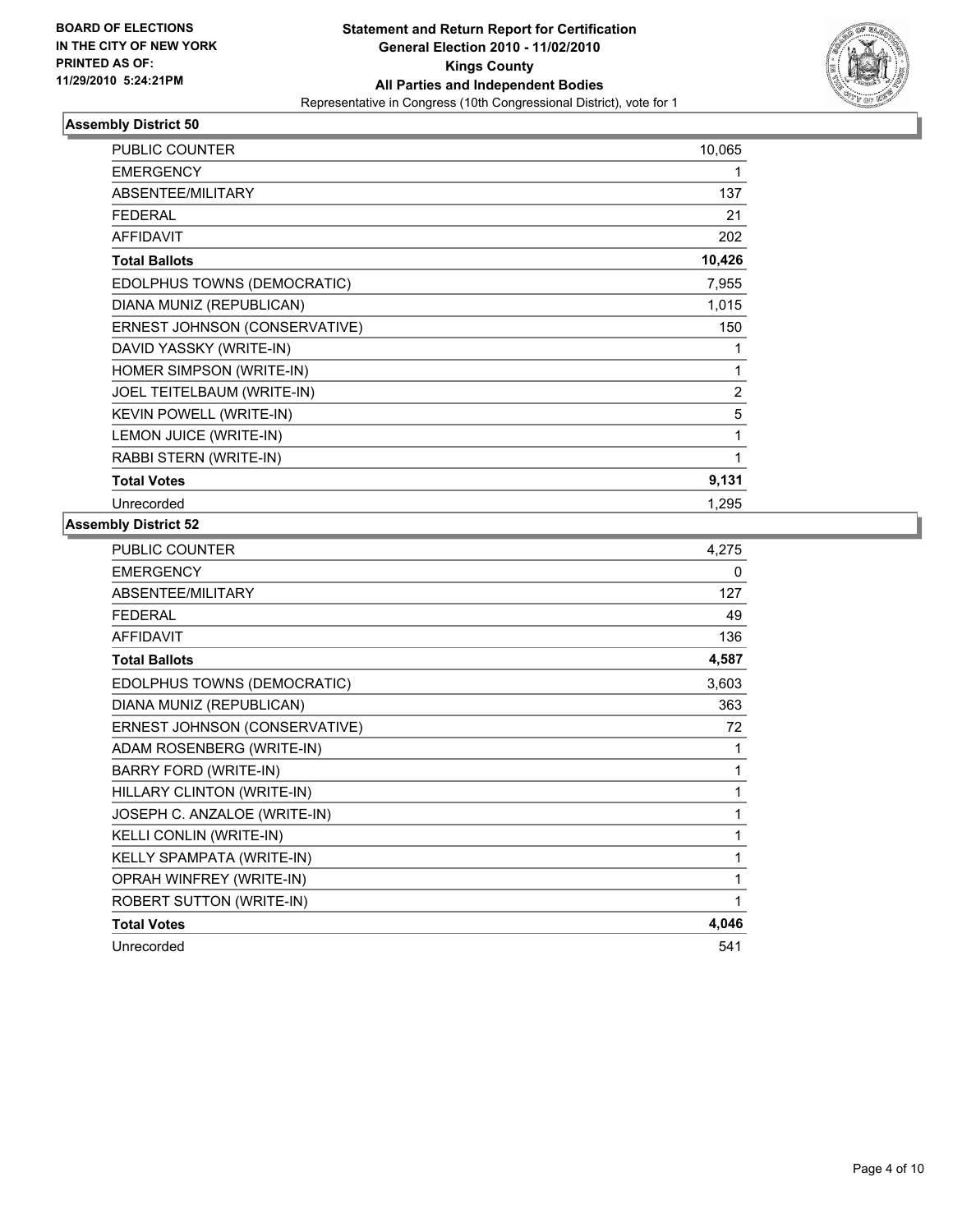

| <b>PUBLIC COUNTER</b>         | 1,389 |
|-------------------------------|-------|
| <b>EMERGENCY</b>              | 0     |
| ABSENTEE/MILITARY             | 25    |
| <b>FEDERAL</b>                | 1     |
| <b>AFFIDAVIT</b>              | 16    |
| <b>Total Ballots</b>          | 1,431 |
| EDOLPHUS TOWNS (DEMOCRATIC)   | 1,077 |
| DIANA MUNIZ (REPUBLICAN)      | 93    |
| ERNEST JOHNSON (CONSERVATIVE) | 15    |
| MICHAEL BERLIN (WRITE-IN)     | 1     |
| <b>Total Votes</b>            | 1,186 |
| Unrecorded                    | 245   |

**Assembly District 54**

| <b>PUBLIC COUNTER</b>         | 4.711 |
|-------------------------------|-------|
| <b>EMERGENCY</b>              | 32    |
| ABSENTEE/MILITARY             | 42    |
| <b>FEDERAL</b>                | 5     |
| <b>AFFIDAVIT</b>              | 139   |
| <b>Total Ballots</b>          | 4,929 |
| EDOLPHUS TOWNS (DEMOCRATIC)   | 4,038 |
| DIANA MUNIZ (REPUBLICAN)      | 232   |
| ERNEST JOHNSON (CONSERVATIVE) | 48    |
| <b>Total Votes</b>            | 4,318 |
| Unrecorded                    | 611   |

| <b>PUBLIC COUNTER</b>         | 8,938 |
|-------------------------------|-------|
| <b>EMERGENCY</b>              | 83    |
| ABSENTEE/MILITARY             | 104   |
| <b>FEDERAL</b>                | 4     |
| <b>AFFIDAVIT</b>              | 221   |
| <b>Total Ballots</b>          | 9,350 |
| EDOLPHUS TOWNS (DEMOCRATIC)   | 7,714 |
| DIANA MUNIZ (REPUBLICAN)      | 247   |
| ERNEST JOHNSON (CONSERVATIVE) | 116   |
| HIGG S. BOSON (WRITE-IN)      |       |
| SEKOY MARTIN (WRITE-IN)       | 1     |
| <b>Total Votes</b>            | 8,079 |
| Unrecorded                    | 1,271 |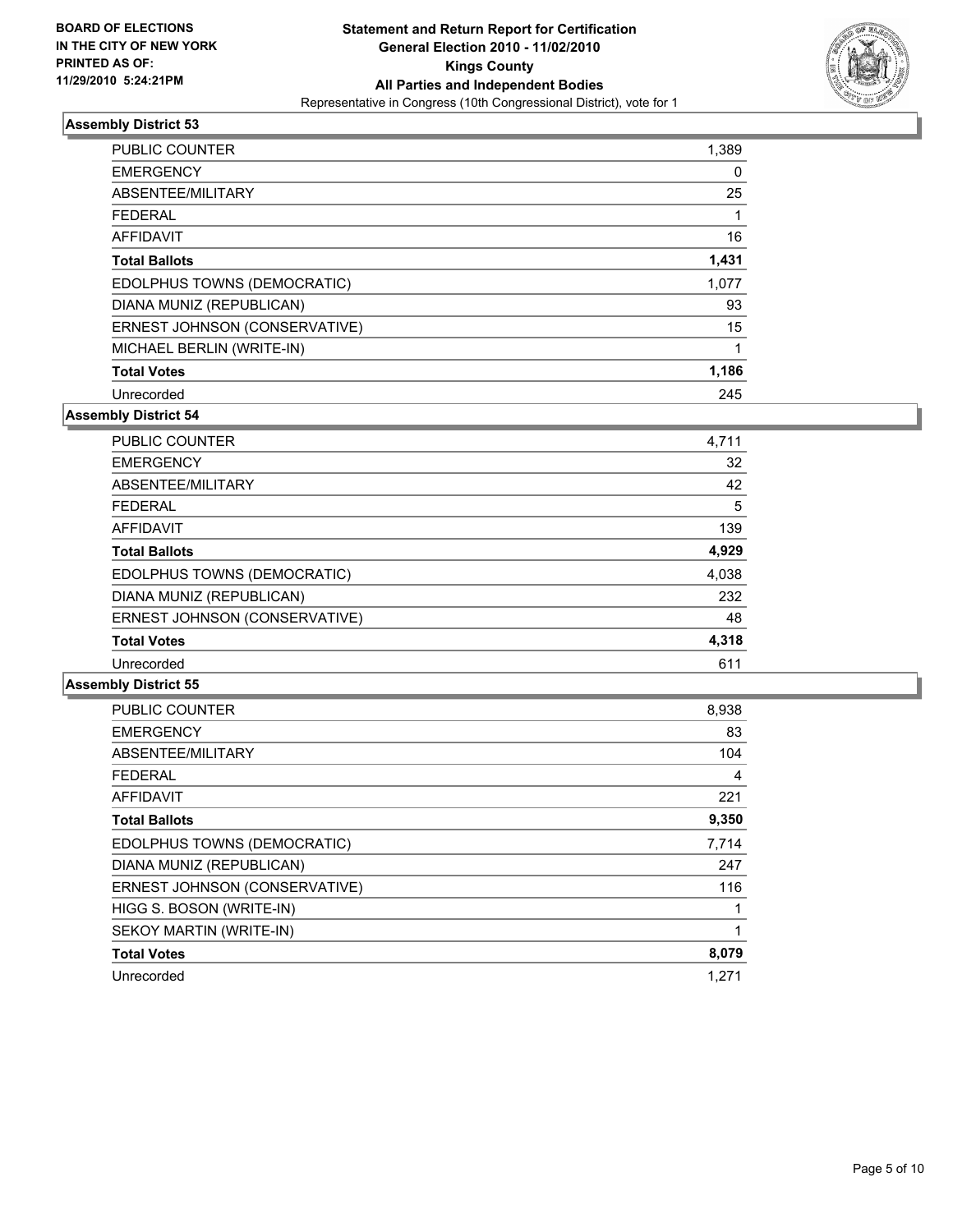

| <b>PUBLIC COUNTER</b>          | 15,662 |
|--------------------------------|--------|
| <b>EMERGENCY</b>               | 0      |
| ABSENTEE/MILITARY              | 206    |
| <b>FEDERAL</b>                 | 15     |
| <b>AFFIDAVIT</b>               | 461    |
| <b>Total Ballots</b>           | 16,344 |
| EDOLPHUS TOWNS (DEMOCRATIC)    | 13,698 |
| DIANA MUNIZ (REPUBLICAN)       | 362    |
| ERNEST JOHNSON (CONSERVATIVE)  | 264    |
| AL SHARPTON (WRITE-IN)         | 3      |
| ANNETE ROBINSON (WRITE-IN)     | 1      |
| BRAD LUNDER (WRITE-IN)         | 1      |
| CHARLES BARRON (WRITE-IN)      | 1      |
| CRYSTAL BOBB-SEMPLE (WRITE-IN) | 1      |
| DESIREE HILL (WRITE-IN)        | 1      |
| JASMINE GRANT (WRITE-IN)       | 1      |
| KEVIN POWELL (WRITE-IN)        | 7      |
| NATALIE KUNL (WRITE-IN)        | 1      |
| NIKI MINAJ (WRITE-IN)          | 1      |
| WARNER SABIO SR (WRITE-IN)     | 1      |
| <b>Total Votes</b>             | 14,343 |
| Unrecorded                     | 2,001  |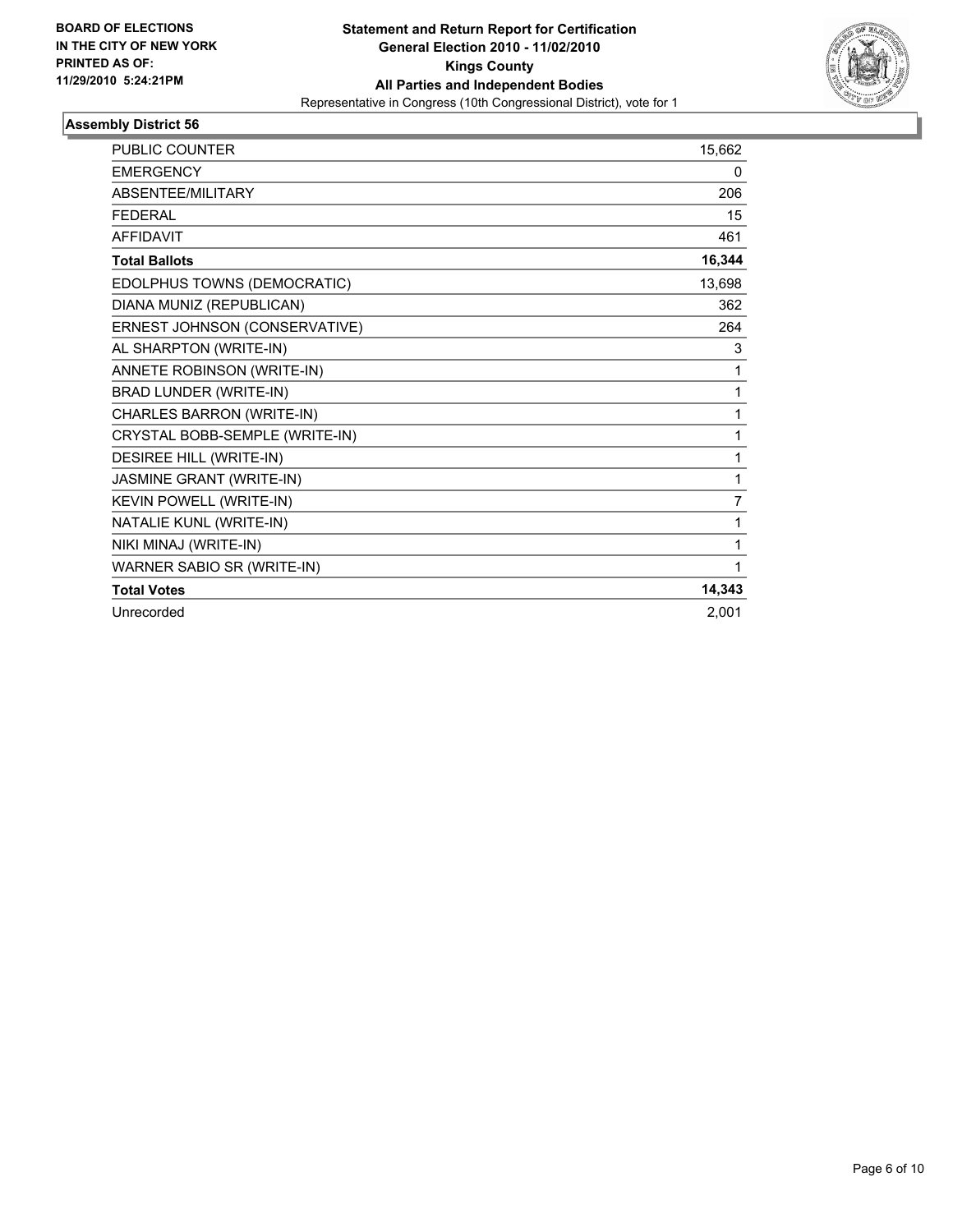

| <b>PUBLIC COUNTER</b>          | 13,715         |
|--------------------------------|----------------|
| <b>EMERGENCY</b>               | 0              |
| ABSENTEE/MILITARY              | 255            |
| <b>FEDERAL</b>                 | 48             |
| <b>AFFIDAVIT</b>               | 436            |
| <b>Total Ballots</b>           | 14,454         |
| EDOLPHUS TOWNS (DEMOCRATIC)    | 12,010         |
| DIANA MUNIZ (REPUBLICAN)       | 506            |
| ERNEST JOHNSON (CONSERVATIVE)  | 204            |
| CHRIS OWENS (WRITE-IN)         | 1              |
| DAN RAY (WRITE-IN)             | 1              |
| EDOLPHUS TOWNS VOID (WRITE-IN) | 1              |
| ELIAS J. WEIR (WRITE-IN)       | 1              |
| HAKEEM JEFFRIES (WRITE-IN)     | $\mathbf{1}$   |
| HENRYSERRANO (WRITE-IN)        | 1              |
| JOHN H DOE (WRITE-IN)          | 1              |
| KEVIN POWELL (WRITE-IN)        | 8              |
| LETITIA JAMES (WRITE-IN)       | $\overline{2}$ |
| LISA MURKOWSKI (WRITE-IN)      | 1              |
| MARTY MARKOWITZ (WRITE-IN)     | 1              |
| SCHERELLE MORROW (WRITE-IN)    | $\mathbf 1$    |
| SCOTT W NEAGIE (WRITE-IN)      | 1              |
| SHERYL DAVIS (WRITE-IN)        | 1              |
| VICTOR A CLARK (WRITE-IN)      | 1              |
| <b>Total Votes</b>             | 12,743         |
| Unrecorded                     | 1,711          |
|                                |                |

| <b>PUBLIC COUNTER</b>         | 9,229 |
|-------------------------------|-------|
| <b>EMERGENCY</b>              | 0     |
| ABSENTEE/MILITARY             | 290   |
| <b>FEDERAL</b>                | 23    |
| <b>AFFIDAVIT</b>              | 155   |
| <b>Total Ballots</b>          | 9,697 |
| EDOLPHUS TOWNS (DEMOCRATIC)   | 8,205 |
| DIANA MUNIZ (REPUBLICAN)      | 243   |
| ERNEST JOHNSON (CONSERVATIVE) | 83    |
| ADENIKE HUGGINS (WRITE-IN)    |       |
| ELIAS J WEIR (WRITE-IN)       |       |
| <b>Total Votes</b>            | 8,533 |
| Unrecorded                    | 1,164 |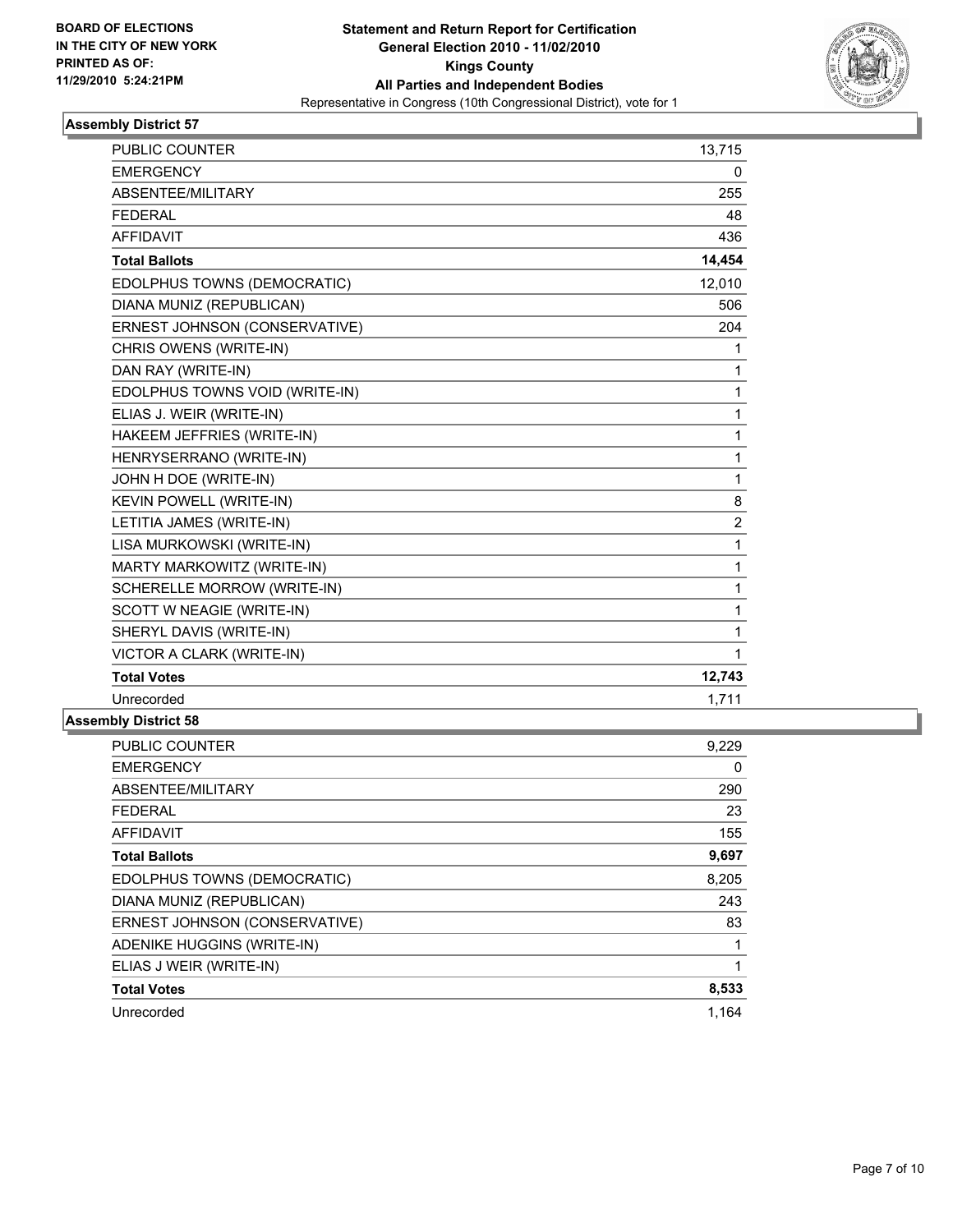

| <b>PUBLIC COUNTER</b>          | 14,040 |
|--------------------------------|--------|
| <b>EMERGENCY</b>               | 90     |
| ABSENTEE/MILITARY              | 173    |
| <b>FEDERAL</b>                 | 26     |
| <b>AFFIDAVIT</b>               | 258    |
| <b>Total Ballots</b>           | 14,587 |
| EDOLPHUS TOWNS (DEMOCRATIC)    | 11,351 |
| DIANA MUNIZ (REPUBLICAN)       | 1,261  |
| ERNEST JOHNSON (CONSERVATIVE)  | 294    |
| <b>KEVIN PARKER (WRITE-IN)</b> |        |
| <b>Total Votes</b>             | 12,907 |
| Unrecorded                     | 1,680  |
|                                |        |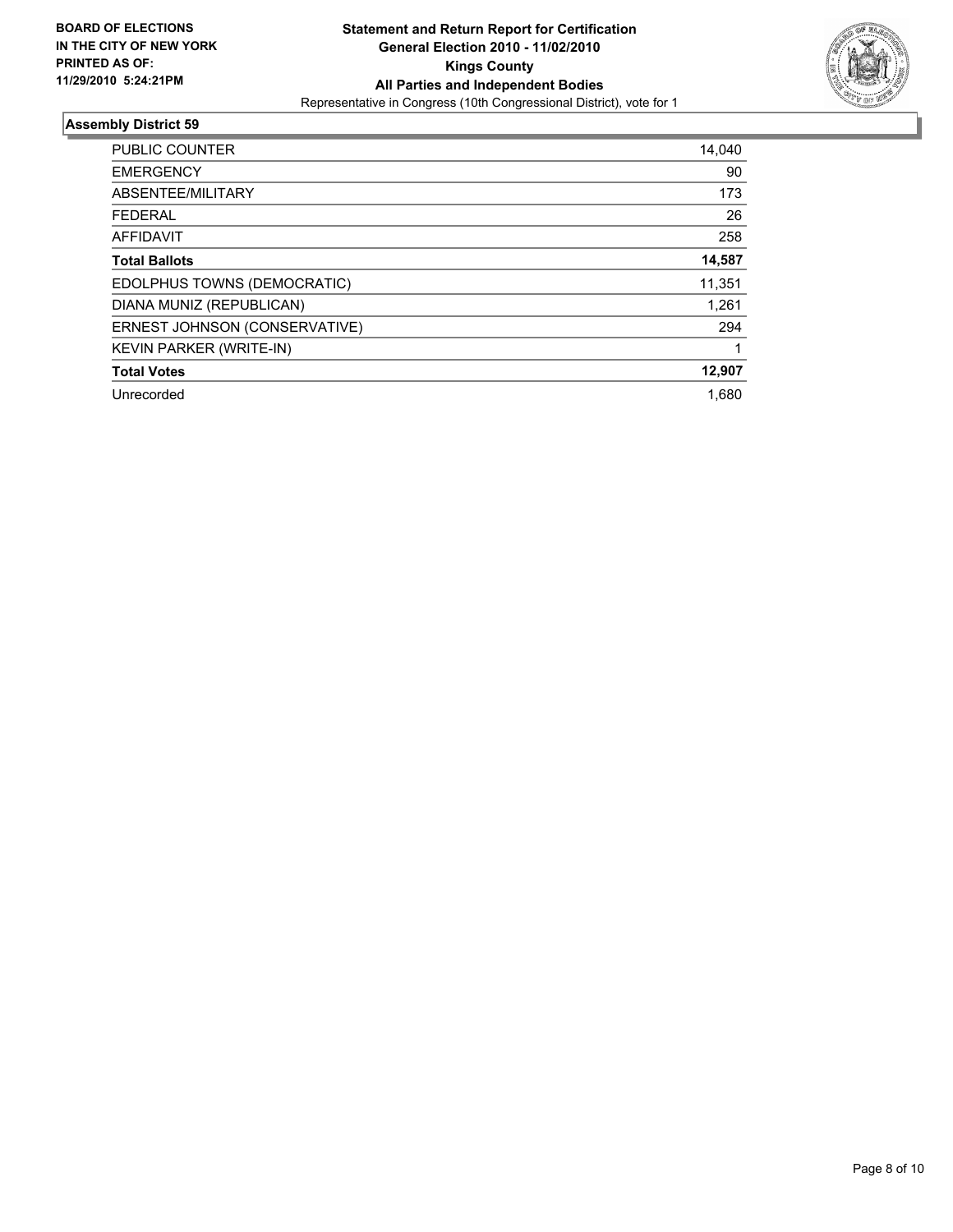

#### **Total for Representative in Congress (10th Congressional District) - Kings County**

| PUBLIC COUNTER                 | 114,792      |
|--------------------------------|--------------|
| <b>EMERGENCY</b>               | 285          |
| ABSENTEE/MILITARY              | 1,796        |
| <b>FEDERAL</b>                 | 278          |
| <b>AFFIDAVIT</b>               | 2,721        |
| <b>Total Ballots</b>           | 119,872      |
| EDOLPHUS TOWNS (DEMOCRATIC)    | 95,485       |
| DIANA MUNIZ (REPUBLICAN)       | 7,419        |
| ERNEST JOHNSON (CONSERVATIVE)  | 1,853        |
| ABDALLA HASSAN (WRITE-IN)      | 1            |
| ADAM ROSENBERG (WRITE-IN)      | 1            |
| ADENIKE HUGGINS (WRITE-IN)     | 1            |
| AL SHARPTON (WRITE-IN)         | 3            |
| ALAN FINTZ (WRITE-IN)          | 1            |
| ANNETE ROBINSON (WRITE-IN)     | 1            |
| ANTHONY WEINER (WRITE-IN)      | 2            |
| BARRY FORD (WRITE-IN)          | 1            |
| BRAD LUNDER (WRITE-IN)         | 1            |
| CHARLES BARRON (WRITE-IN)      | 2            |
| CHRIS OWENS (WRITE-IN)         | 1            |
| CRYSTAL BOBB-SEMPLE (WRITE-IN) | 1            |
| DAN RAY (WRITE-IN)             | 1            |
| DAVID YASSKY (WRITE-IN)        | 1            |
| DESIREE HILL (WRITE-IN)        | 1            |
| EDOLPHUS TOWNS VOID (WRITE-IN) | 1            |
| ELIAS J WEIR (WRITE-IN)        | 1            |
| ELIAS J. WEIR (WRITE-IN)       | 1            |
| HAKEEM JEFFRIES (WRITE-IN)     | 1            |
| HENRYSERRANO (WRITE-IN)        | 1            |
| HIGG S. BOSON (WRITE-IN)       | $\mathbf 1$  |
| HILLARY CLINTON (WRITE-IN)     | 1            |
| HOMER SIMPSON (WRITE-IN)       | 1            |
| JASMINE GRANT (WRITE-IN)       | $\mathbf 1$  |
| JOEL TEITELBAUM (WRITE-IN)     | $\mathbf{2}$ |
| JOHN H DOE (WRITE-IN)          | 1            |
| JOSEPH C. ANZALOE (WRITE-IN)   | 1            |
| KELLI CONLIN (WRITE-IN)        | 1            |
| KELLY SPAMPATA (WRITE-IN)      | 1            |
| KEVIN PARKER (WRITE-IN)        | 2            |
| <b>KEVIN POWELL (WRITE-IN)</b> | 22           |
| LEMON JUICE (WRITE-IN)         | 1            |
| LETITIA JAMES (WRITE-IN)       | 2            |
| LISA MURKOWSKI (WRITE-IN)      | 1            |
| MARTY MARKOWITZ (WRITE-IN)     | 1            |
| MICHAEL BERLIN (WRITE-IN)      | 1            |
| NATALIE KUNL (WRITE-IN)        | $\mathbf{1}$ |